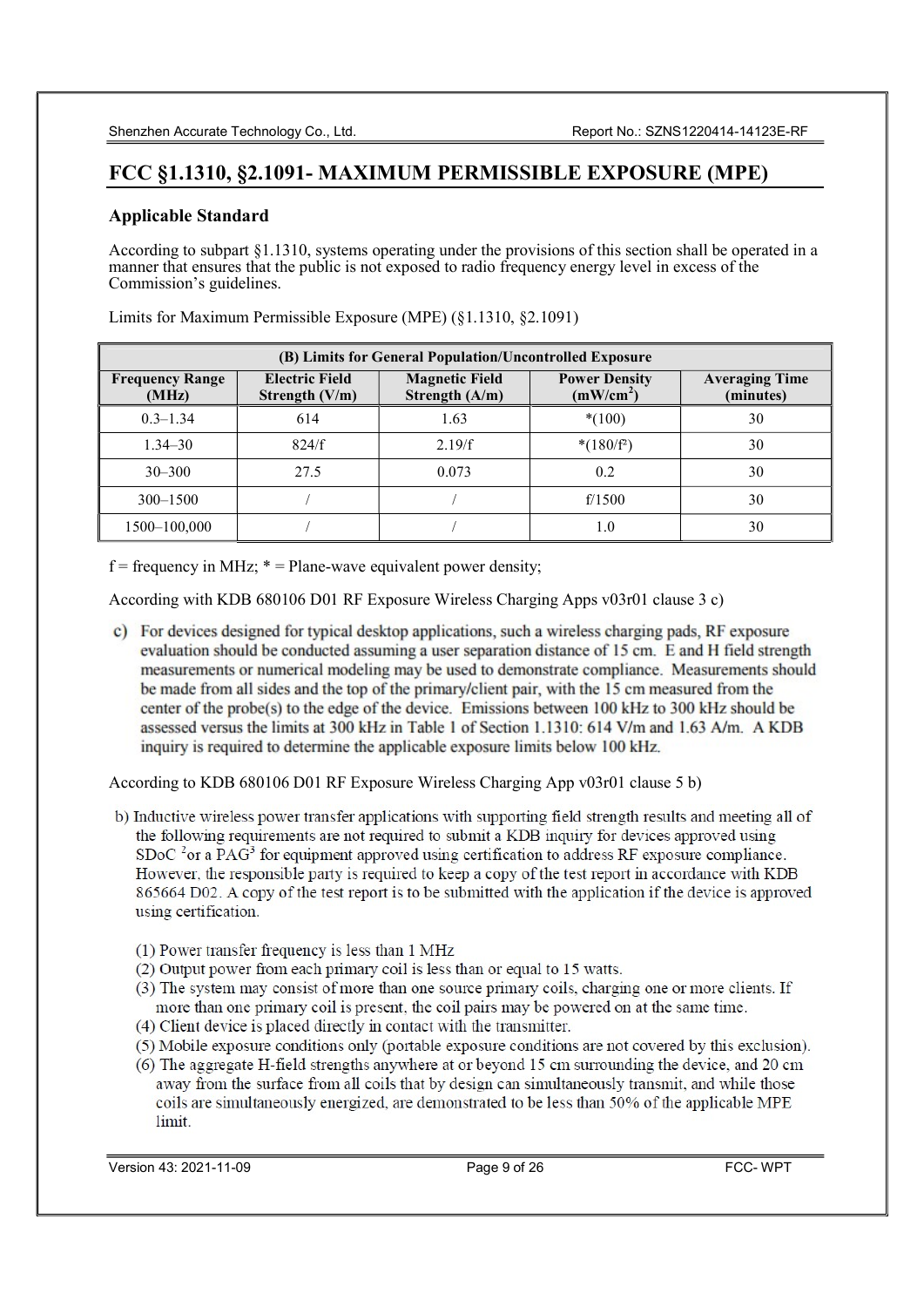## Block Diagram of Test Setup



Note: 20 cm for Top test.

## Test Data

## Environmental Conditions

| Temperature:              | 24 °C     |
|---------------------------|-----------|
| <b>Relative Humidity:</b> | 51 %      |
| <b>ATM Pressure:</b>      | 101.1 kPa |

The testing was performed by Nick Fang on 2022-04-20.

Test Mode: Wireless Charging (Worst case)